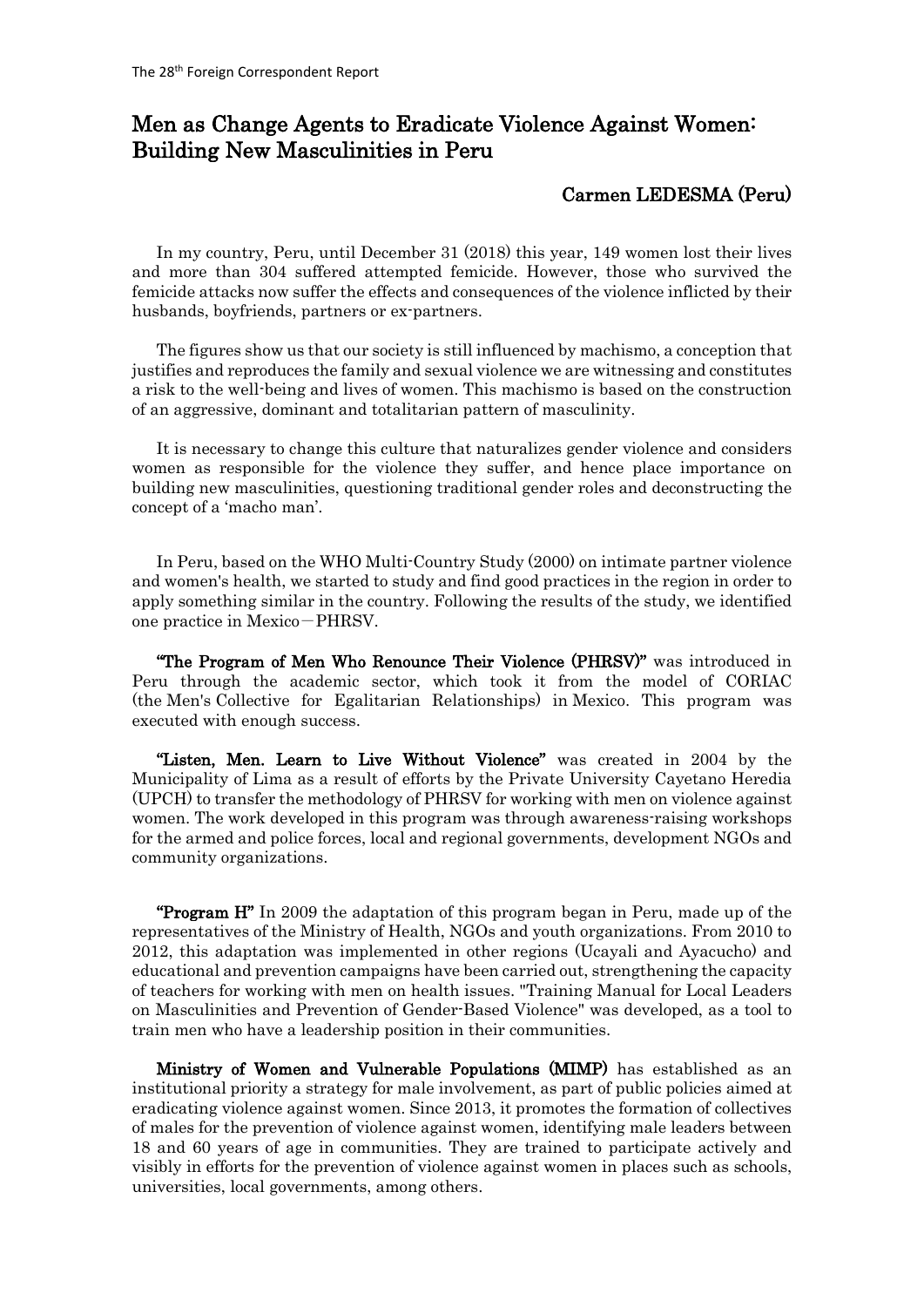"Only for Men" is a communication strategy that seeks to sensitize the male population about the impact of violence on families and society, and the importance of promoting new masculinities and democratic relationships within families.

**"The Men of Wednesday"** began to be executed in December 2017, and works with men who are immersed in a circle of violence. Implemented in several cities (San Martín, Piura, Junín and Lima), this program is expected to train 85,000 people nationwide. It also works with men in the process of criminal trials for violence against women, giving them therapy three times a week.

**"Among Pairs"** is another men's collective formed in May 2018 as a space for reflection, in which men participate voluntarily to discuss non-violent alternatives to resolve conflicts typical of family life. It has been applied in more than four regions and six districts.

Achieving changes in men with ancestry in their communities generates a multiplying effect, as well as alliances with civil society and other sectors of the state, ensuring that the proposal is part of a more comprehensive strategy such as public policies against gender violence.





"Among Pairs" "Men for Equality"



Men winning with the change Workshop